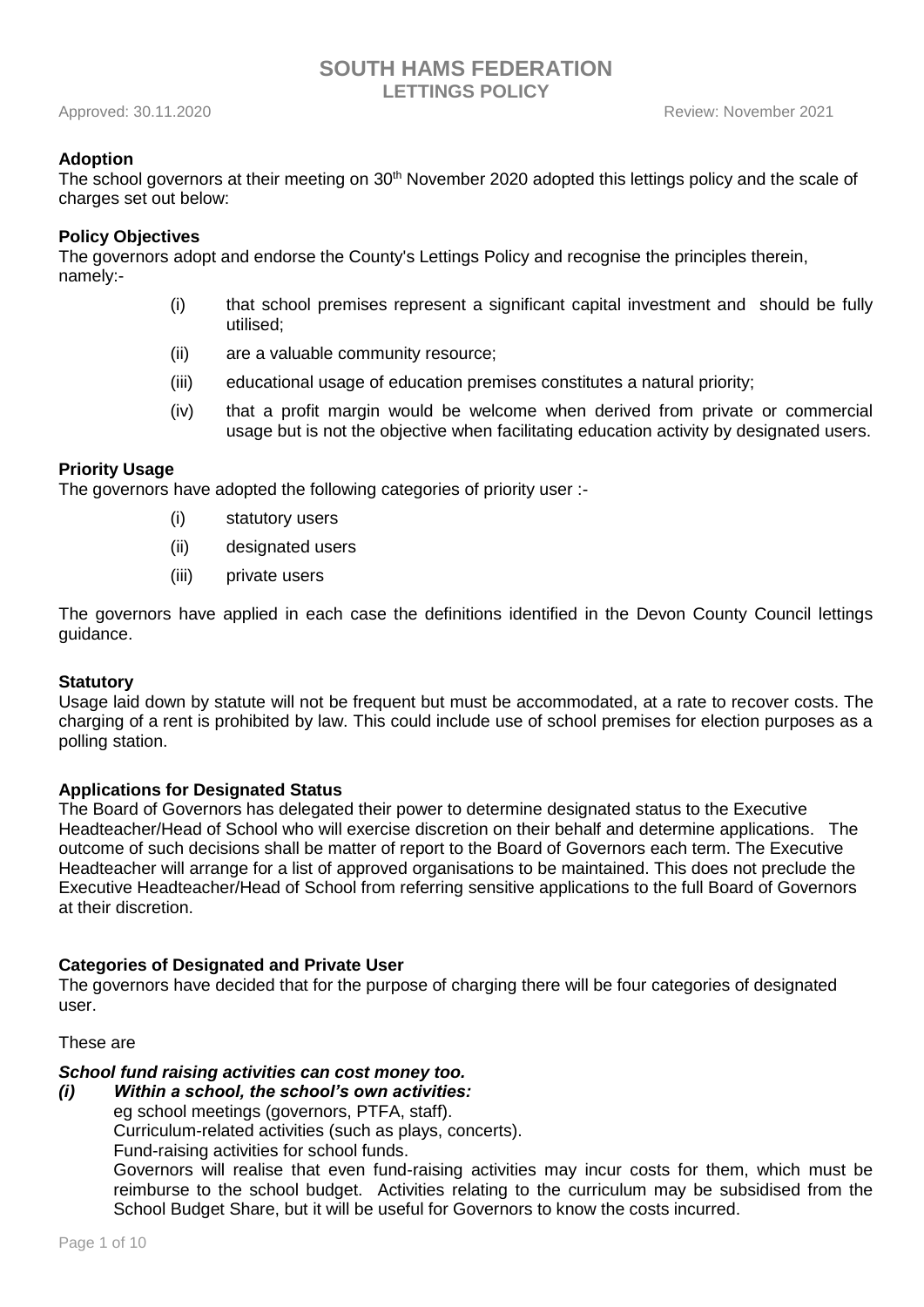Approved: 30.11.2020 **Review: November 2021** 

## *(ii) Community Education programmed activities\* should be charged at cost:*

E.g. adult education programmes supported by the County Council, partner voluntary organisations, and the Further Education Funding Council. Programmes of youth work sponsored by the County Council and partner voluntary organisations. County Council sponsored community work. Community Education staff meetings. Community Education staff training courses.

## *(iii) Other community activities:* Pre School activities Non-profit making sports courses for school-age children. Other local groups which the governors consider fall into this category.

## *(iv) Usage by the DfE for its purposes other than those already specified above.*

\*Where there may be doubt over approval or recognition of groups further advice is available from the Local Authority.

The governors have decided that for the purpose of charging there will be two categories of private user.

These are

Groups who meet on a regular basis or those who themselves serve the community (e.g. charitable groups, guilds, exhibitions, associations, meetings furthering public health or social education); the contribution of these groups to the community should be balanced against benefits derived from commercial usage such as wedding receptions or conferences.

Usage by other County Council departments for their own courses, business needs or in furtherance of the democratic process should be given priority over other private users but may be charged at the standard rate.

## **Conditions of Hire**

The governors have adopted the standard Devon County Council account of hire. These terms form Appendix Two to this Policy Statement.

## **Administration of Lettings**

## **General**

The governors recognise that it would be impossible for them to personally vet every applicant or organisation wishing to make use of the school premises. Accordingly they have delegated the authority to accept applications for hire to the following persons: Executive Headteacher/ Head of School or Federation Business Manager.

## **Variations**

No member of staff is allowed to vary that in terms and conditions from which the school premises are hired to either individuals or organisations nor to deviate from the governor's published charging policy.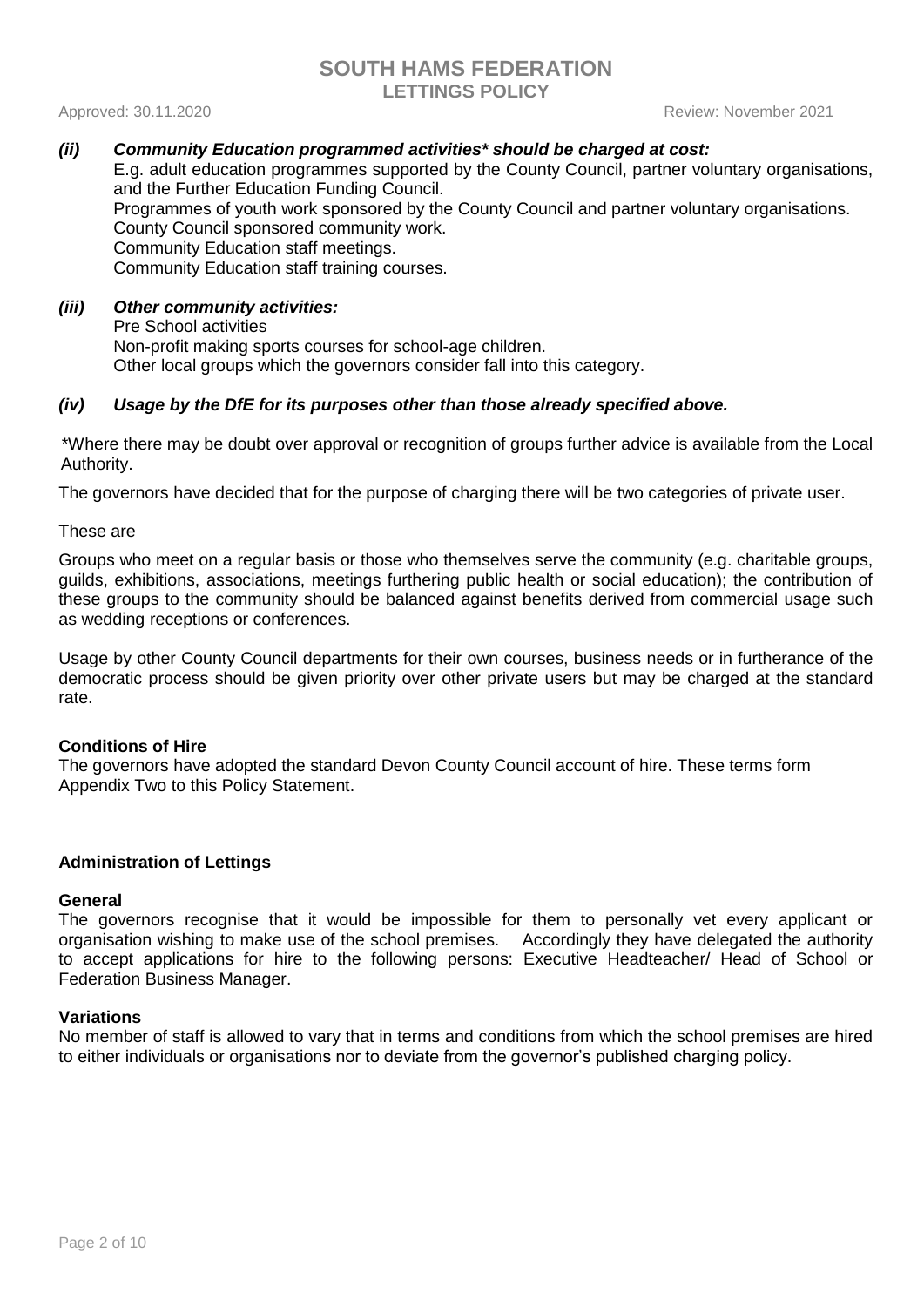## **Lettings Documentation**

All formal hiring of the schools premises, including those for which no charge is made, shall be properly documented. All hirers **must** complete a letting or hire agreement and are to receive a copy of the conditions of hire. The hire agreement is a contract which the governors may enforce at law.

#### **Scale of Charges**

In arriving at their scale of charges the governors have followed the following principles:-

- (i) that statutory users will be charged an amount commensurate with cost recovery;
- (ii) that designated users will be charged no more than cost;
- (iii) that private users will be charged on a cost plus an income margin for the school ;
- (iv) that there will be parity of treatment for similar users;
- (v) that overall the cost of letting school facilities will be recovered from users.

For the purpose of charging, the Executive Headteacher /Head of School, Business Manager is/are empowered to determine to which group any particular individual or organisation belongs. The basis of charging will be determined by the purpose for which a letting is arranged.

The scale of charges forms Appendix 3 to this policy statement.

#### **Discounts**

These form part of the scale of charges (Appendix 3) and are the only permitted variations to the standard charges.

#### **Value Added Tax**

The governors are constrained by law to apply value added tax to all transactions where this is appropriate.

#### **Insurance**

The school must ensure that the Hirer has appropriate public liability insurance to cover all its legal liabilities for accidents resulting in injuries to persons (including all participants in the activity for which the premises are being hired), and/or loss of or damage to property, including the hired premises, arising out of the letting. The minimum limit for this insurance cover is £5 million. The hirer must produce the appropriate certificate of insurance cover before the letting can be confirmed.

#### **Minimum charges and deposits**

The minimum hire period will be two hours.

The governors reserve the right to require a deposit over and above the hiring charge as a surety against damage to the premises (including any equipment) or the premises being left in an unacceptable condition necessitating their incurring additional cost for cleaning, caretaking or other expenses.

#### **Cancellations**

Governors will seek to recover any cost incurred by the school which are unavoidable and result directly from the cancellation of a letting. Details of the charges are shown in the scale of charges in Appendix 3.

#### **Payment methods**

The governors are mindful of their responsibilities in safeguarding the school from bad debt. Therefore payment at the time of booking is the norm for one-off hirers. For regular weekly hirers the school will issue an invoice each term in arrears, and for hirers using the premises for multiple evenings per week, a monthly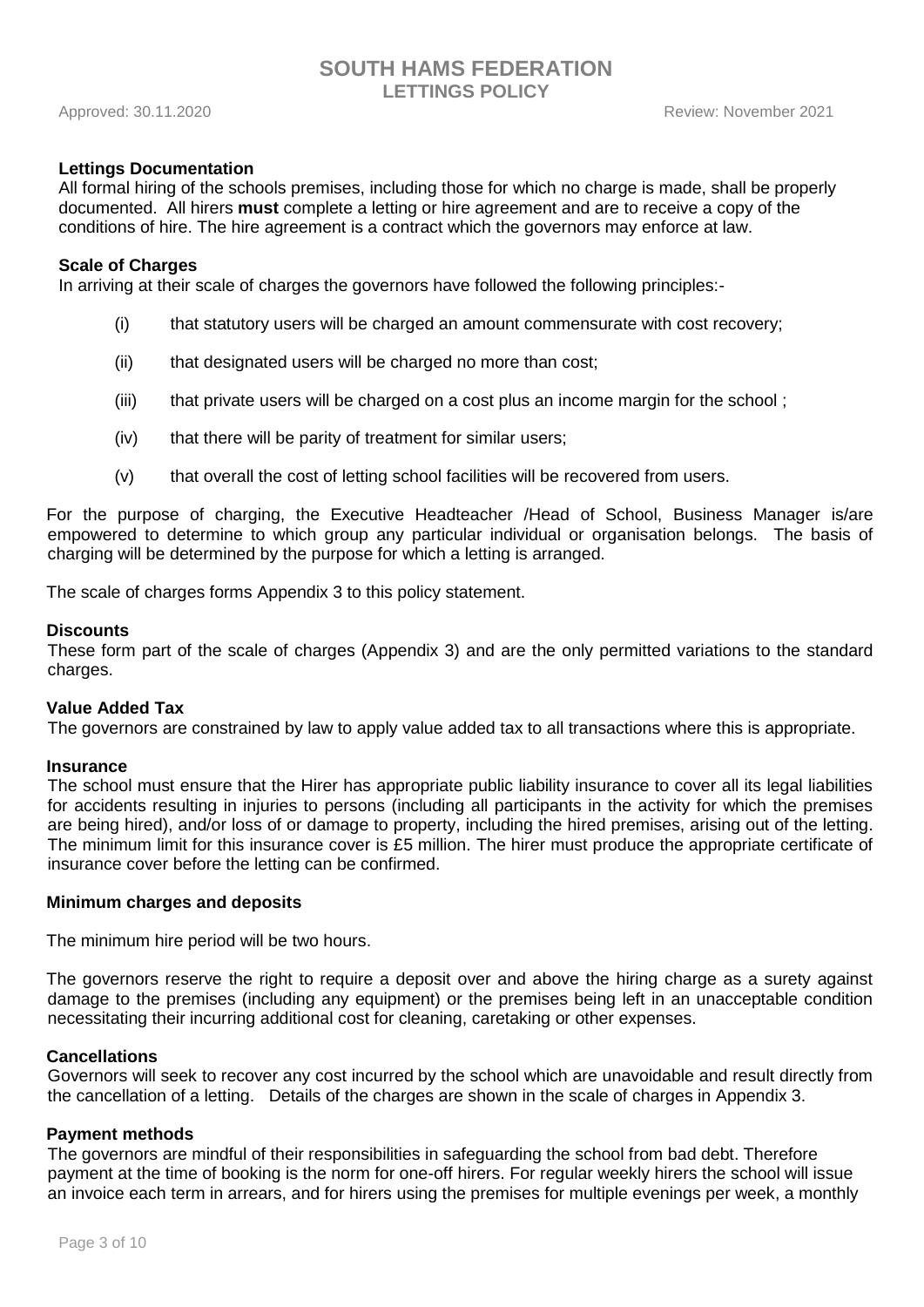## Approved: 30.11.2020 **Review: November 2021**

invoice will be issued. In all cases where cash or cheques are paid over then an official receipt must be issued.

## **Extension of Credit**

The governors will allow the extension of credit to bone fide local organisations and individuals where they are satisfied that these are credit worthy. In all the cases the governors reserve the right to withdraw credit facilities where prompt payment is not received. The governors will not normally extend credit for lettings where the invoice value is less than fifty pounds (£50). The governors have chosen to delegate the approval of credit facilities to **the Executive Headteacher**/Head of School who is to maintain a list for the guidance of administrative staff. In all cases where credit is advanced the invoice is to be raised at the time of booking.

## **Security**

The governors will not normally insist upon continuous caretaking presence. However they reserve the right and delegate power to the Executive Headteacher to insist upon caretaking presence where in his/her view the nature of the hiring may leave the school vulnerable to theft or damage.

## **Review of Policy**

The governors will review the policy each year in the month of November and the scale of hire charges for the forthcoming year will also be reviewed and updated.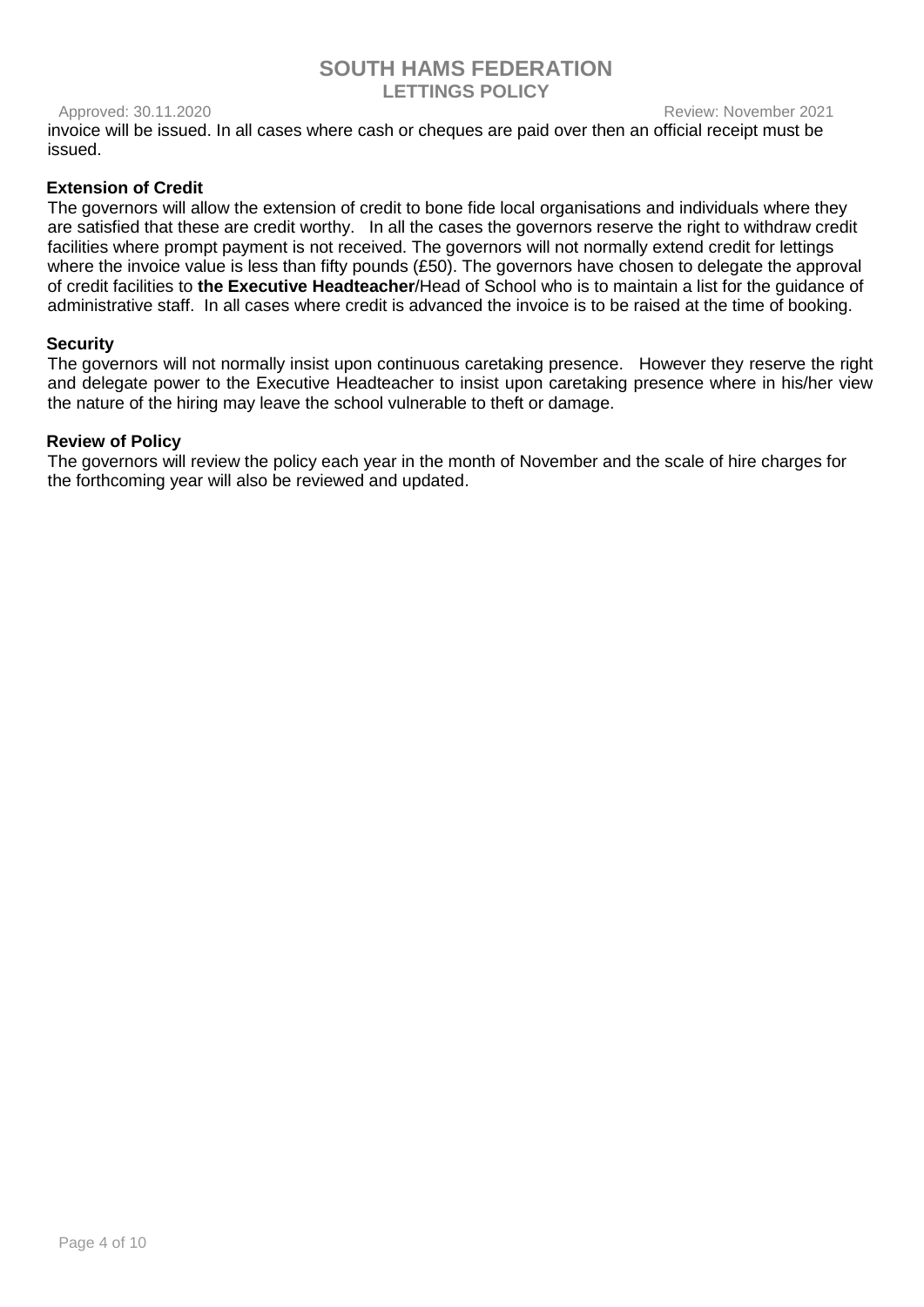## **Appendix Two**

## **Letting of Educational Premises and Grounds - Terms and Conditions of Hire**

NB References in this form to Devon County Council shall, in relation to school premises, be construed as references to the governors of that school. The Law which applies is the Law of England.

## **APPLICATION AND FEES**

**1.** The signatory of the application shall be the hirer. Where a promoting organisation is named in the application, that organisation shall also be considered the hirer and shall be jointly and severally liable hereunder with the signatory.

2. The fee payable for the hiring shall be calculated in accordance with the scale of charges published by the Governors. The Governors reserve the right to alter or revise these charges at any time.

3. The fee for an occasional hiring shall be paid to the person authorising the hiring within five days of such hiring being approved and upon receipt of such fee the hiring shall stand confirmed subject to the provision of condition 4. In the case of a long-term letting the governors of the hired premises may at their discretion permit the periodic payment of hire charges in arrears.

## **CANCELLATION**

4 . The Governors or their agent(s) acting on their behalf must reserve the right, having good reason, at any time without notice to cancel a hiring or withdraw permission for the hirer to occupy any part of the hired premises on any particular date. In such event the Governors shall not incur any liability whatsoever to the hirer other than for return of any fee or the appropriate part of any fee paid in respect of the hiring.

5. If the hirer shall cancel the hiring of the premises then the Governors shall be entitled to retain or demand as the case may be the whole of the fee paid in respect of such cancelled hiring; PROVIDED THAT if notice of such cancellation is received at least seven days prior to the date of the hiring the fee will be refunded or remitted to the hirer subject only to any necessary deduction or payment in respect of expense already incurred by the Governors or the Council in respect of that hiring.

6. Bookings are taken subject to the premises not being subsequently required for Parliamentary or Local Government elections or other statutory purpose. In the event of the premises being so required, the Governors will refund to the Applicant all charges made by them and already paid by the Applicant. Neither the Governors nor the Council shall be liable to pay any compensation for any loss incurred by the Applicant.

## **INSURANCE**

**7.** The hirer's use of the hired premises is conditional on the hirer holding appropriate liability insurance. A copy of such insurance shall be provided to the school at the time of booking.

## **FURNITURE AND EQUIPMENT**

**8.** The hirer's use of the hired premises shall be deemed to include the use of chairs and tables only.

**9.** The arrangement of furniture and/or the use of additional furniture or equipment will require the specific approval of the Governors. Such use may be subject to the scale of charges published by the Governors. **10.** Where additional equipment is required by the hirer this will be subject to an additional charge according to the Governors' published scale.

## **KITCHEN FACILITIES**

**11.** Kitchen facilities and facilities for the preparation of refreshment are not included in the hiring unless prior consent for the use of such facilities has been given by the Governors who will have consulted the catering contractor to arrange for such use at all times to be supervised adequately. Separate conditions of hire exist for catering facilities; where catering facilities form part of the contract these conditions, which can be obtained from the school, are deemed to have been accepted.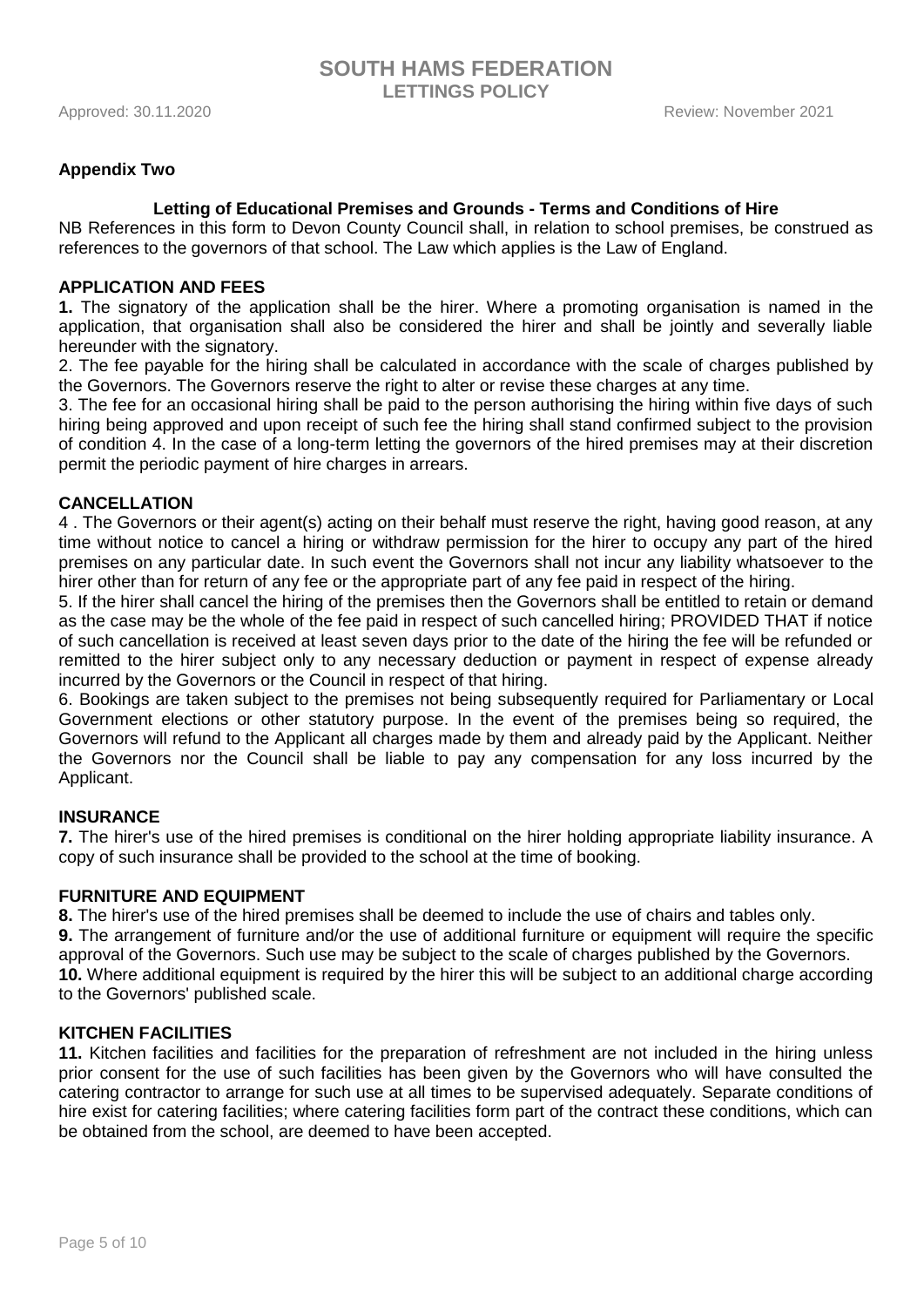**SOUTH HAMS FEDERATION**

**LETTINGS POLICY**

Approved: 30.11.2020 Review: November 2021

## **HEALTH, SAFETY AND CONDITION OF PREMISES**

**12.** The hirer/hirers shall during the hiring be responsible for:

(a) taking all measurers necessary to ensure that the permitted number of persons using the hired premises is not exceeded;

(b) the efficient supervision of the hired premises and for the orderly use thereof including the observance of the governors' policy on no smoking on school premises;

(c) ensuring that all doors giving egress from the hired premises are kept unfastened and unobstructed and that no obstruction is placed or allowed to remain in any corridor giving access to the hired premises;

(d) ensuring that all proper safety measures are taken for the protection of the users of the premises and equipment including adequate adult supervision where young people are concerned;

(e) familiarising themselves and the users of the premises with the fire-alarm positions, the locations of the fire-fighting equipment and the establishment's exit routes;

(f) ascertaining the location of the nearest emergency telephone;

(g) the provision of a suitable first-aid kit, and personnel as required;

(h) compliance with the Food Safety Act and related legislation where catering facilities are involved.

**13.** The hirer shall at the end of the hiring be responsible for:

(a) ensuring that the hired premises are vacated promptly and quietly;

(b) ensuring that the hired premises are left in a safe and secure condition and in a clean and tidy state.

Failure to comply with these conditions may lead to additional charges.

## **RESTRICTIONS**

**14.** No nails, tacks, screws, nor other like objects shall be driven into any part of the hired premises nor shall any placards, decorations or other articles be fixed thereto. No alterations or additions to any electrical installations, either permanent or temporary, on the hired premises may be made without the written consent of the Governors. Electrical apparatus must be switched off after use and plugs removed from sockets.

**15.** The hirer shall not permit or suffer any damage to be done to the hired premises or any furniture or equipment therein and shall make good to the satisfaction of the Governors and pay for any damage thereto (including accidental damage) caused by any act or neglect by himself, his agents or any person on the hired premises by reason of the use thereof by the hirer.

**16.** It is understood and agreed that the Governors do not, either expressly or by implication, warrant the premises to be fit or suitable for any sporting or recreational purpose for which the hirer intends to use them but rely entirely on the skill, knowledge and expertise of the hirer in choosing so to use them and require the hirer to discontinue that use immediately upon it becoming reasonably foreseeable that by reason of their condition a participant in or spectator to that sport or recreation or any other person is in danger of suffering injury, loss or damage.

**17.** Except insofar as the Unfair Contract Terms Act, 1977 (or any statutory modification or re-enactment of it) otherwise requires, neither the governors or someone acting on their behalf will be responsible or liable in any way whatsoever or to any person whatsoever (and whether or not there shall be any negligence by its servants or agents) in respect of:

(a) any damage or loss of any property brought on to or left upon the hired premises either by the hirer or by any other person;

(b) any loss or injury which may be incurred by or done by or happen to the hirer or any person resorting to the hired premises by reason of the use thereof by the hirer;

(c) any loss to breakdown or machinery, failure of electrical supply, fire, flood or government restriction which may cause the hiring to be interrupted or cancelled; and the hirer shall be responsible for and shall indemnify the school its servants and agents against all claims, demands, actions and costs arising from the hirer's use of the hired premises or from any loss, damage or injury suffered by any person arising in any manner whatsoever out of the use of the hired premises by the hirer.

## **LICENCES**

**18.** The hired premises shall not be used for the sale or supply of intoxicating liquor, or the holding of any public entertainment, theatrical performance, film exhibition, lottery or other similar function without the consent of the Governors, and such consent shall be subject to the hirer first obtaining the necessary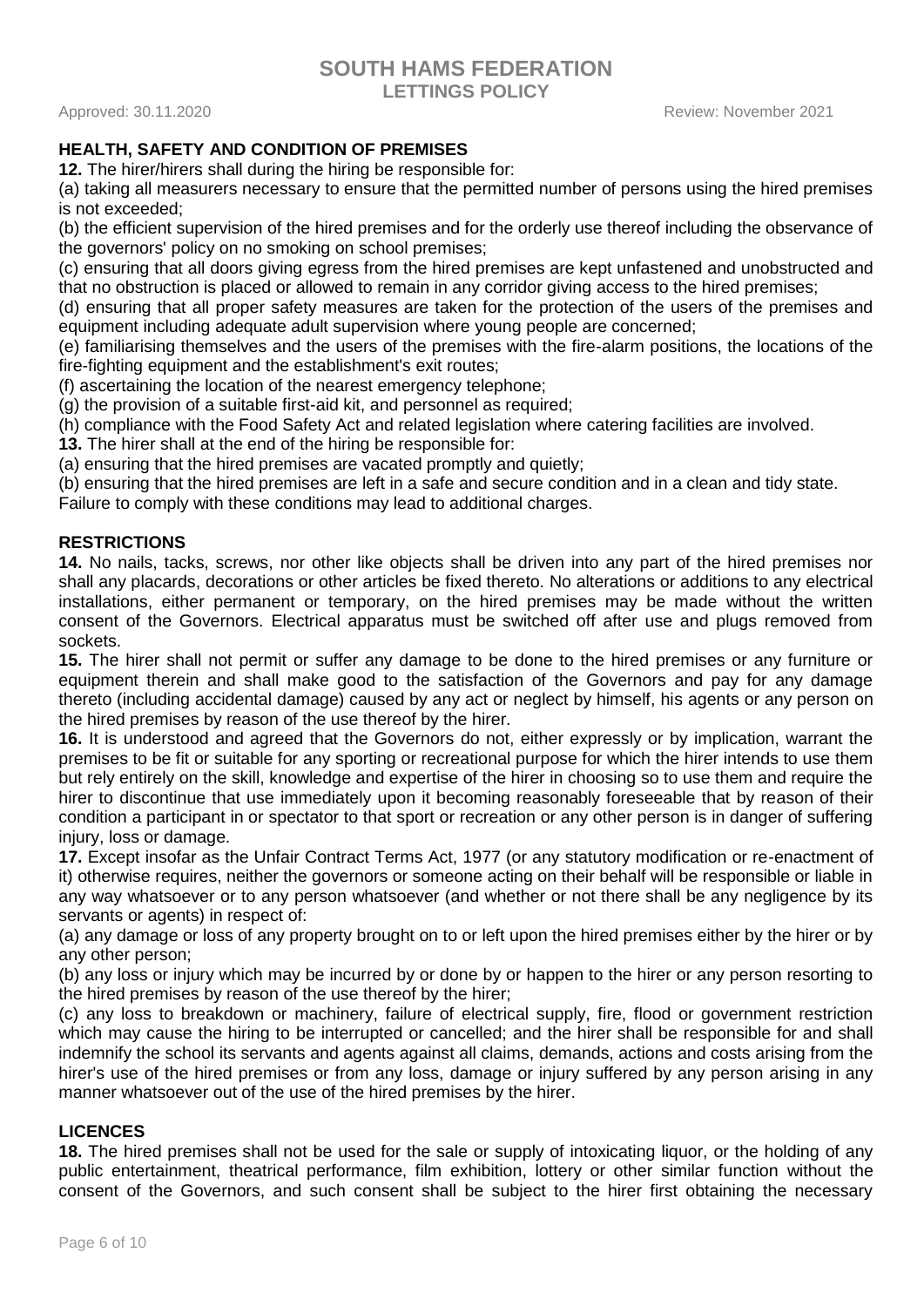Approved: 30.11.2020 **Review: November 2021** 

licence or permission required under current legislation, and producing this for the scrutiny of the Governors if required;

## **SAFEGUARDING**

**19.** Where **(enter School name)** premises are hired by/for groups including young people or vulnerable adults, the group must have a safeguarding statement and policy, clear and robust safeguarding procedures and DBS checks in place. The hirer will be asked to supply a copy of their safeguarding statement and policy at the time of booking.

**Approved: 30.11.2020 Next Review: November 2021**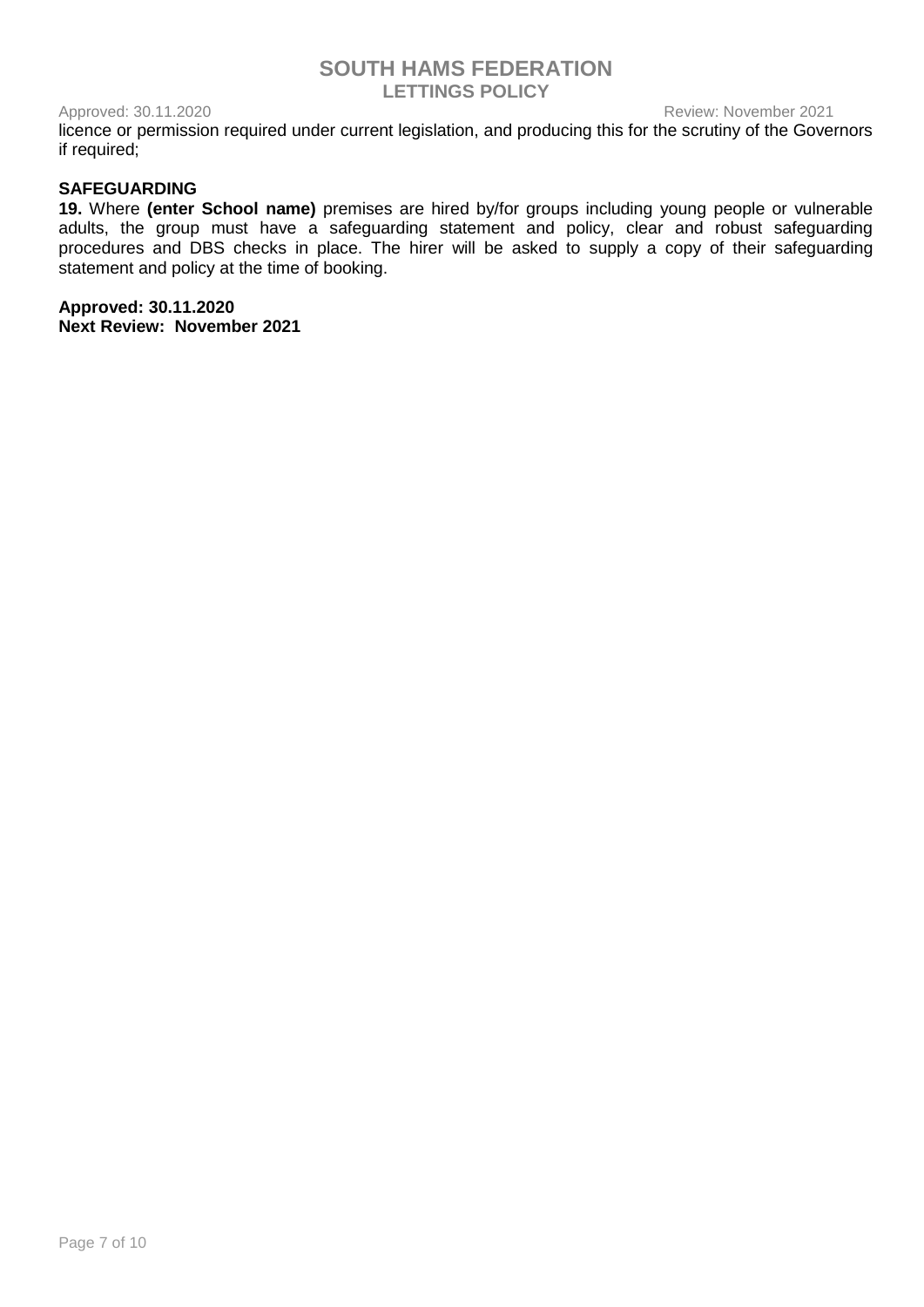# **Letting and Hire Application Form**

# **SCHOOL NAME: ………………………………………………………………………………………….**

# **APPLICATION for HIRE of SCHOOL PREMISES AND/OR GROUNDS DETAILS OF HIRER**

Name of Organisation or Hirer …………………………………………………………………………….

Name of Responsible Officer ..…………………………………………………………………………….

Address of Hirer ..……………………………………………………………………………………………

………………………………………………………………………………Post Code ………….………..

Position in Organisation ……………………………………………………………………………...…….

Contact Phone Number(s) .………………..……………………………………………………………….

Purpose of Hire …………………………………………………………………………………………….

I wish to hire the premises as detailed in the attached quotation.  $\Box$ 

 $\Box$ I have received a copy of the conditions of hire and I agree to abide by them.

 $\Box$ I agree to pay all charges that may be due.

I acknowledge that my attention has been drawn to the requirement of having at least £5m of  $\Box$ insurance cover for Public Liability.

I acknowledge that my attention has been drawn to the requirement to comply with the school's  $\Box$ safeguarding requirements.

I can confirm that the use of the premises will not include the playing of pre-recorded music.  $\Box$ Yes/No\* (Please circle as appropriate)

If you have circled No, under the terms of clause 17 of the lettings policy, you are required to provide a copy of the Phonographic Performance Licence to authorise the usage of pre-recorded music before this letting can be approved.

## **Hire Details**

| Room(s)<br>Required | Date(s)<br>Required | Time<br>Required<br>From - To | Number<br>οf<br><b>Sessions</b><br>Required | <b>£Net</b><br>Charge<br>per<br>Session | <b>£Net</b><br>for all<br><b>Sessions</b> | <b>£VAT</b><br>for all<br><b>Sessions</b> | <b>£Gross</b><br>for all<br>Sessions |
|---------------------|---------------------|-------------------------------|---------------------------------------------|-----------------------------------------|-------------------------------------------|-------------------------------------------|--------------------------------------|
|                     |                     |                               |                                             |                                         |                                           |                                           |                                      |
|                     |                     |                               |                                             |                                         |                                           |                                           |                                      |
|                     |                     |                               |                                             |                                         |                                           |                                           |                                      |
|                     |                     |                               |                                             |                                         |                                           | CTAAI                                     |                                      |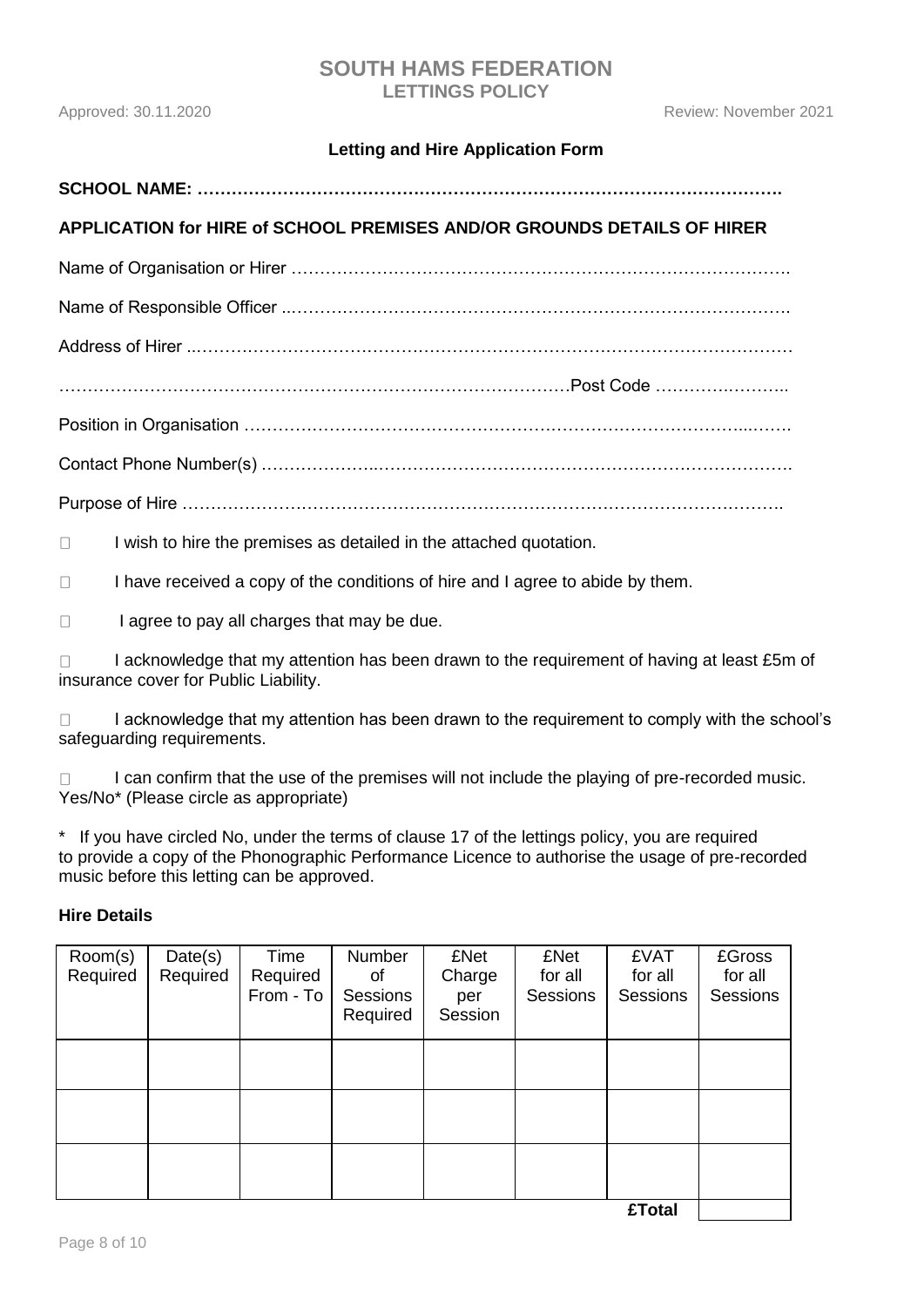## **Office Use**

Date Payment(s) Received :- Amount(s) Received :-

Receipt(s) / Invoice Numbers :-

## **Appendix Three**

## **Scale of Charges – Approved from November 2020**

## **Statutory & Designated Lettings**

|                           | Price per Hour         |  |
|---------------------------|------------------------|--|
|                           |                        |  |
|                           |                        |  |
| Hall                      | £5.00                  |  |
| KCPS Annex, Large Room    | £5.00                  |  |
|                           |                        |  |
| Classroom/Offices         | £3.00                  |  |
| Kitchen                   | £5.00                  |  |
| <b>Outdoor Facilities</b> | £3.50 & Security + VAT |  |
| Piano/Drums               | £4.0                   |  |

## **Private Lettings**

|                               | Price per Hour            |  |
|-------------------------------|---------------------------|--|
|                               |                           |  |
| Hall                          | £5.00                     |  |
| <b>KCPS Annex, Large Room</b> | £5.00                     |  |
| Classroom/Offices             | £3.00                     |  |
| Kitchen                       | £9.00                     |  |
| <b>Outdoor Facilities</b>     | £13.50 & Security + $VAT$ |  |
| Piano/Drums                   | £4.0                      |  |

**Discounts are available at the Executive Headteacher's discretion providing no charge falls on the school budget.** 

**Premium rates can be charged for profit making businesses.**